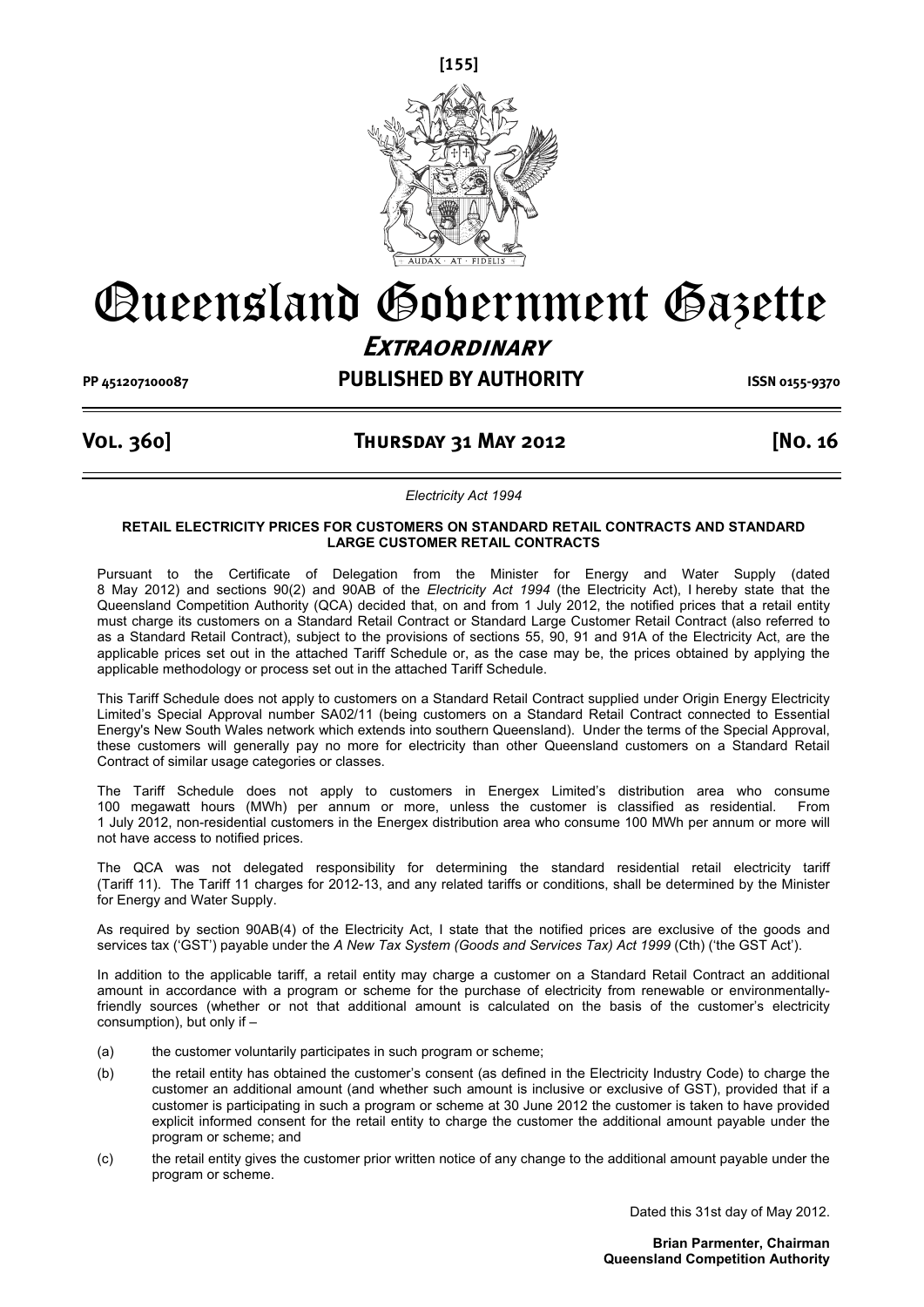## **TARIFF SCHEDULE**

**Note 1:** For the purposes of sections 55, 90, 91 and 91A of the Electricity Act, the tariffs and other retail fees and charges in this Tariff Schedule are exclusive of GST payable under the GST Act.

**Note 2:** This Tariff Schedule is structured in several Parts:

Parts 1 to 5 (inclusive) apply to customers on a Standard Retail Contract.

Part 6 applies to eligible customers on a Standard Retail Contract of Ergon Energy Queensland Pty Ltd. Eligible customers on a Standard Retail Contract of other retail entities may apply directly to the Department of Energy and Water Supply for relief from electricity charges if a drought declaration is in force – see Part 6 for more detail.

**Note 3:** To ensure the correct application of the tariffs set out in this Tariff Schedule, the retail entity and the customer must have regard to Part 4 (Application of Tariffs for Customers on Notified Prices – General).

**Note 4:** Any reference in this Tariff Schedule to a time is a reference to Eastern Standard Time.

**Note 5:** "NMI" means the National Metering Identifier and is applicable to the point at which a premises is connected to a distribution entity's network.

**Note 6:** Only days that supply is connected are to be counted for billing of charges.

**Note 7:** Unless otherwise defined, the terminology used in this Tariff Schedule is intended to be consistent with the energy laws.

#### **Part 1**

#### **TARIFFS FOR RESIDENTIAL, COMMERCIAL AND RURAL APPLICATIONS**

*Tariff 11* **– Residential (Lighting, Power and Continuous Water Heating) –** 

The relevant charges and conditions for this tariff shall be determined by the Minister for Energy and Water Supply.

#### *Tariff 12* **– Residential (Lighting, Power and Continuous Water Heating) (Time-of-Use) –**

This tariff is applicable to a customer who is classified as residential by the relevant retail entity and can be accessed by a small business customer providing it is in conjunction with a primary business tariff (Tariff 20, 21, 22 or 41) at the same NMI.

This tariff is also applicable to electricity used in separately metered common sections of residential premises consisting of more than one flat or home unit.

This tariff cannot be used in conjunction with Tariff 11 (Residential) at the same NMI.

Where a NMI has multiple meters, the consumption for all meters that record consumption for Tariff 12 will be aggregated for billing purposes.

No large business customers are eligible for this tariff.

Customers must have the appropriate metering installed in order to access this tariff.

| All consumption                |              |
|--------------------------------|--------------|
| Weekdays:                      |              |
| Off-Peak (10pm-7am)            | 17.133 c/kWh |
| Shoulder (7am-4pm), (8pm-10pm) | 21.432 c/kWh |
| Peak (4pm-8pm)                 | 34.923 c/kWh |
| Weekends:                      |              |
| Off-Peak (10pm-7am)            | 17.133 c/kWh |
| Shoulder (7am-10pm)            | 21.432 c/kWh |
|                                |              |

plus a Service Fee per metering point per day of **78.578 c** 

#### *Tariff 20* **– Business General Supply –**

This tariff can not be accessed by large business customers. Refer Part 2 for transitional tariffs for existing large business customers.

Residential customers can access this tariff providing

- the electricity is used in separately metered common sections of residential premises consisting of more than one flat or home unit; or -
- it is in conjunction with a primary residential tariff at the same NMI.

All Consumption **20.010 c/kWh** 

plus a Service Fee per metering point per day of **107.434 c** 

#### *Tariff 21* **– Business General Supply (Obsolescent) –**

This tariff will be retained for 2012-13. No new customers will be supplied under this tariff. It is available customers Tariff 21 at 30 June 2012.

This tariff shall not apply in conjunction with Tariff 20, 22, 62 or 63.

| First 100 kilowatt hours per month  | 34.560 c/kWh |
|-------------------------------------|--------------|
| Next 9,900 kilowatt hours per month | 32.472 c/kWh |
| Remaining kilowatt hours per month  | 24.720 c/kWh |
| plus a Minimum Payment per day of   | 50.858c      |

#### *Tariff 22* **– Business General Supply – Time-of-Use –**

This tariff cannot be accessed by large business customers. Refer Part 2 for transitional tariffs for existing large business customers.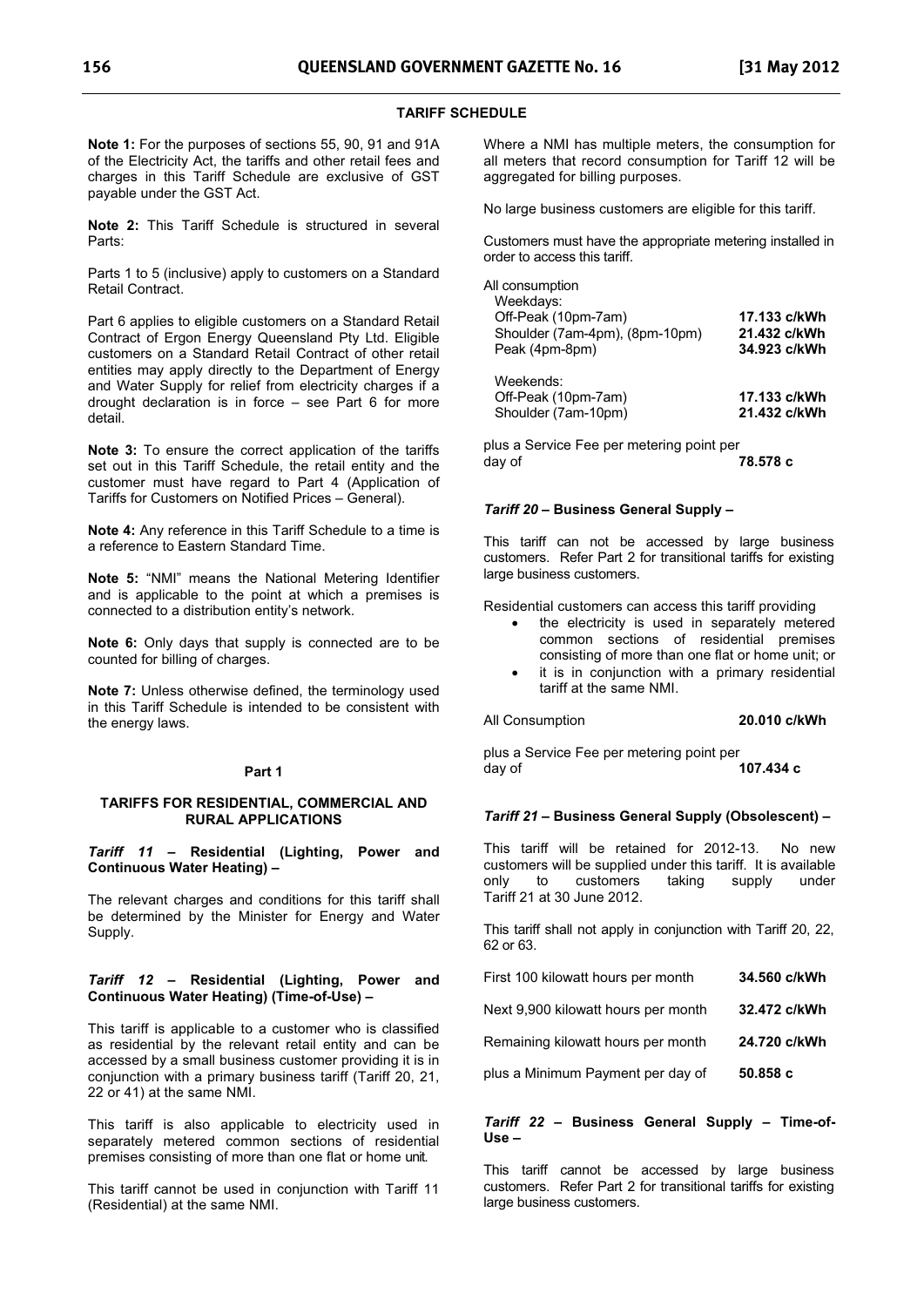Residential customers can access this tariff providing:

- the electricity is used in separately metered common sections of residential premises consisting of more than one flat or home unit; or -
- it is in conjunction with a primary residential tariff at the same NMI.

Customers must have the appropriate metering installed in order to access this tariff.

For electricity consumed between the hours of 7.00 am and 9.00 pm, Monday to Friday inclusive -

All Consumption **20.200 c/kWh**

For electricity consumed at other times -

All Consumption **18.118 c/kWh** 

plus a Service Fee per metering point per day of **107.434 c** 

#### *Tariff 31* **– Night Rate (Super Economy) –**

Customers can access this tariff providing it is in conjunction with a residential or business tariff at the same NMI at the discretion of the distribution entity.

This tariff is applicable when electricity supply is:

- permanently connected to apparatus; or
- connected to apparatus by means of a socketoutlet as approved by the distribution entity; or
- permanently connected to specified parts of apparatus;

as set out below (but not applicable, except as described in (c) below, if provision has been made to supply such apparatus or the specified part thereof under a different tariff during the restricted period) -

 (a) Electric storage water heaters with thermostatically controlled or continuously operating heating units and which comply with the construction and performance requirements of Australian Standard 1361 or 1056 or previous Standards superseded by these two Standards or similar electric water heaters which are approved for connection by the distribution entity.

Where the heating unit rating exceeds 1,800 watts, it shall not exceed 13.5 watts per litre of heat storage volume for heat exchange type water heaters or 15.5 watts per litre of rated hot water delivery for other storage type water heaters.

The following conditions shall apply to any booster heating unit fitted -

- its rating shall not exceed that of the main heating unit;
- (ii) it shall be connected so as to prevent it being energised simultaneously with the main heating unit;
- (iii) electricity consumed by the booster heating unit shall be metered under and charged at the tariff applicable to general power usage at the premises concerned;
- (iv) it shall be located in accordance with the provisions of the above Standards.
- (b) Solar-heated water heaters. Where the electric heating unit rating exceeds 1,800 watts, it shall not exceed 13.5 watts per litre of storage tank capacity. If a circulating water pump is fitted to the system, continuous supply will be available to the pump, and electricity consumed shall be metered under and charged at the tariff applicable to general power usage at the premises concerned.
- (c) One-shot boost for solar-heated water heaters with electric heating units as described in (b) above. A current held changeover relay may be fitted to the water heater to deliver, at the customer's convenience, a 'one-shot boost' supply to the electric heating element at times when supply is not available under this Tariff 31 (generally between the hours of 7.00 am and 10.00 pm). Such supply is subject to thermostatically controlled switchoff. Electricity consumed during operation of the one-shot boost shall be metered under and charged at the tariff applicable to general power usage at the premises concerned. Supply and installation of a current held changeover relay, including the cost of same, is the responsibility of the customer.

(Reference in this Tariff Schedule to a 'booster heating unit' does not mean a current held changeover relay which is capable of delivering a 'one-shot boost'.)

- (d) Heatpump water heaters. Where the rated electrical input, as shown on the nameplate, exceeds 1,800 watts, it shall not exceed 13.5 watts per litre of storage tank capacity.
- (e) Heatbanks. Booster heating units are permitted in heatbanks in which the main element rating is at least 2 kilowatts. The following conditions shall apply to any booster heating unit fitted –
	- (i) its rating shall not exceed 70 percent of the rating of the main heating unit;
	- (ii) it shall be connected so as to prevent it being energised simultaneously with the main heating unit;
	- (iii) electricity consumed by the booster heating unit shall be metered under and charged at the tariff applicable to general power usage at the premises concerned.
- (f) Loads other than water heaters and heatbanks, but is not applicable -
	- (i) to arc or resistance welding plant;
	- (ii) where the apparatus is duplicated in order that supply may be obtained on a different tariff for the same purpose during the restricted period.

The distribution entity will provide and install the load control equipment at its cost. Additional charges may apply for other distribution services associated with the load control equipment, where the costs of the requested service are not included in the distribution entity's network charges.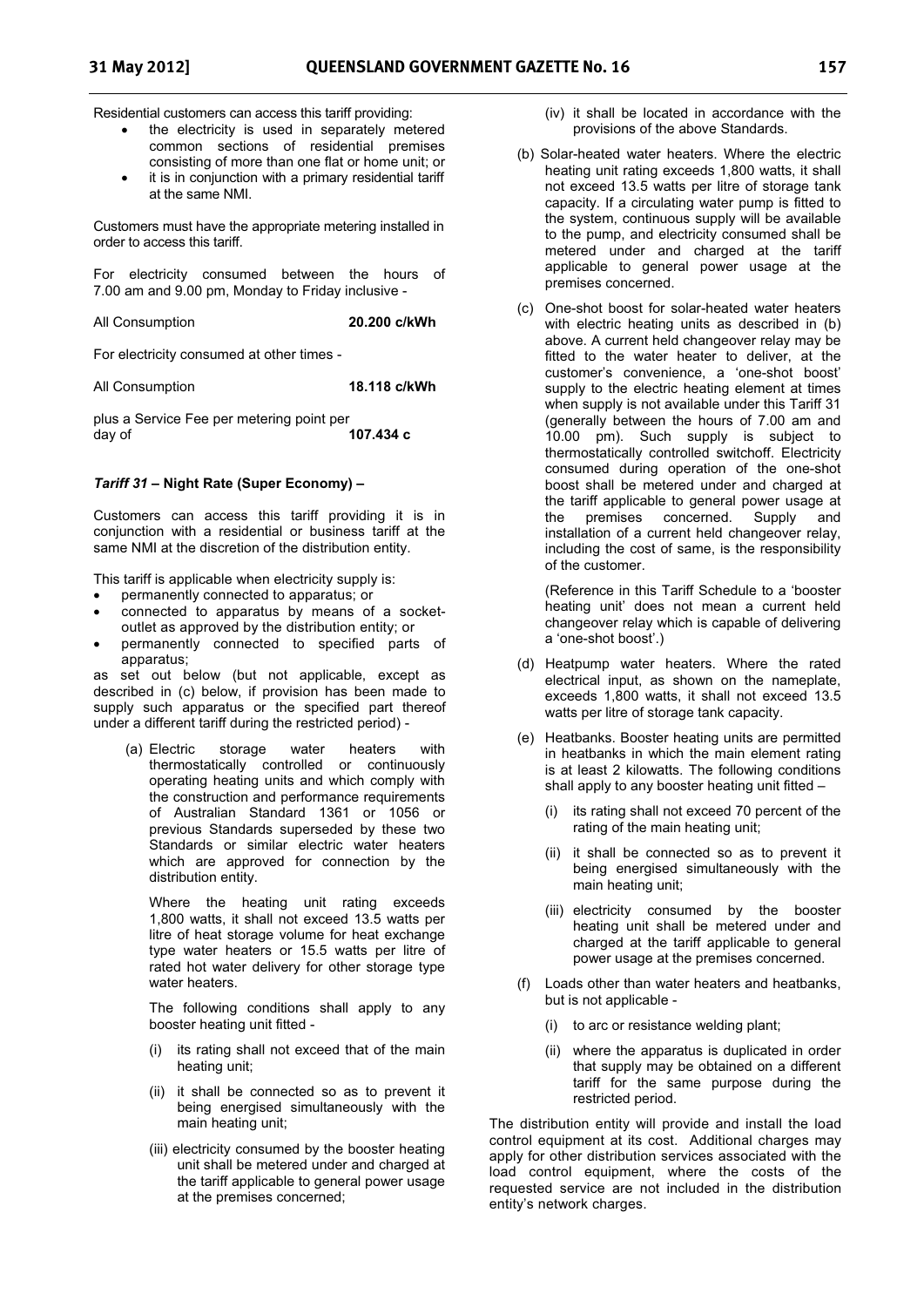Supply will be available for a minimum of 8 hours per day, but the times when supply is available is subject to variation at the absolute discretion of the distribution entity. In general, this supply will be between the hours of 10.00 pm and 7.00 am.

All Consumption **11.009 c/kWh** 

#### *Tariff 33* **– Controlled Supply (Economy) –**

Customers can access this tariff providing it is in conjunction with a residential or business tariff at the same NMI at the discretion of the distribution entity.

This tariff is applicable when electricity supply is:

- (a) connected to apparatus (e.g. pool filtration system) by means of a socket-outlet as approved by the distribution entity; or
- (b) permanently connected to apparatus as set out below (but not applicable if provision has been made to supply such apparatus under a different tariff in the periods during which supply is not available under this tariff) –
	- (i) Electric storage water heaters with thermostatically controlled or continuously operating heating units and which comply with the construction and performance requirements of Australian Standard 1361 or 1056 or previous Standards superseded by these two Standards or similar electric water heaters which are approved for connection by the distribution entity.

Where the heating unit rating exceeds 1,800 watts, it shall not exceed 13.5 watts per litre of heat storage volume for heat exchange type water heaters or 15.5 watts per litre of rated hot water delivery for other storage type water heaters.

- (ii) Solar-heated water heaters. Where the electric heating unit rating exceeds 1,800 watts, it shall not exceed 13.5 watts per litre of storage tank capacity.
- (iii) Heatpump water heaters. Where the rated electrical input, as shown on the nameplate, exceeds 1,800 watts, it shall not exceed 13.5 watts per litre of storage tank capacity.
- (iv) As a sole supply tariff at the absolute discretion of the distribution entity.
- (v) Other individual loads in domestic installations, but is not applicable –
	- to arc or resistance welding plant;
	- where the apparatus is duplicated in order that supply may be obtained on a different tariff for the same purpose during the restricted period.

The distribution entity will provide and install the load control equipment at its cost. Additional charges may apply for other distribution services associated with the load control equipment, where the costs of the requested service are not included in the distribution entity's network charges.

Supply will be available for a minimum of 18 hours per day, but the times when supply is available is subject to variation at the absolute discretion of the distribution entity.

All Consumption **15.595 c/kWh** 

#### *Tariff 37* **– Non-Domestic Heating – Time-of-Use (Obsolescent) –**

This tariff will be retained for 2012-13. No new customers will be supplied under this tariff. It is available<br>only to customers taking supply under only to customers taking supply under Tariff 37 at 30 June 2007.

Applicable to permanently connected –

(a) Electric storage water heaters in non-domestic installations with thermostatically controlled or continuously operating heating units and which comply with the construction and performance requirements of Australian Standard 1361 or 1056 or previous Standards superseded by these two Standards or similar electric water heaters which are approved for connection by the distribution entity.

The heating unit rating shall not exceed 40.5 watts per litre of heat storage volume for heat exchange type water heaters or 46.5 watts per litre of rated hot water delivery for other storage type water heaters.

- (b) Apparatus for the production of steam.
- (c) Heating loads other than (a) and (b) above. The minimum total connected load under this section of this tariff is 4 kilowatts. Supplementary load that is permanently connected as an integral part of the installation may be supplied under this section provided that the aggregated rating of such supplementary load does not exceed 10 percent of the heating load.

| 4.30 pm and 10.30 pm | For electricity consumed between the hours of |  | 37.008 c/kWh |  |
|----------------------|-----------------------------------------------|--|--------------|--|
| 10.30 pm and 4.30 pm | For electricity consumed between the hours of |  | 14.796 c/kWh |  |
|                      | Minimum Payment per day of                    |  | 20.777 c     |  |

#### *Tariff 41* **– Business Low Voltage General Supply (Demand) –**

This tariff can not be accessed by large business customers. Refer Part 2 for transitional tariffs for existing large business customers.

#### **Demand Charge –**

**\$19.622** per kilowatt per month of chargeable demand.

#### **Energy Charge –**

All Consumption **9.944 c/kWh** 

plus a Service Fee per metering point per day of **1691.190 c**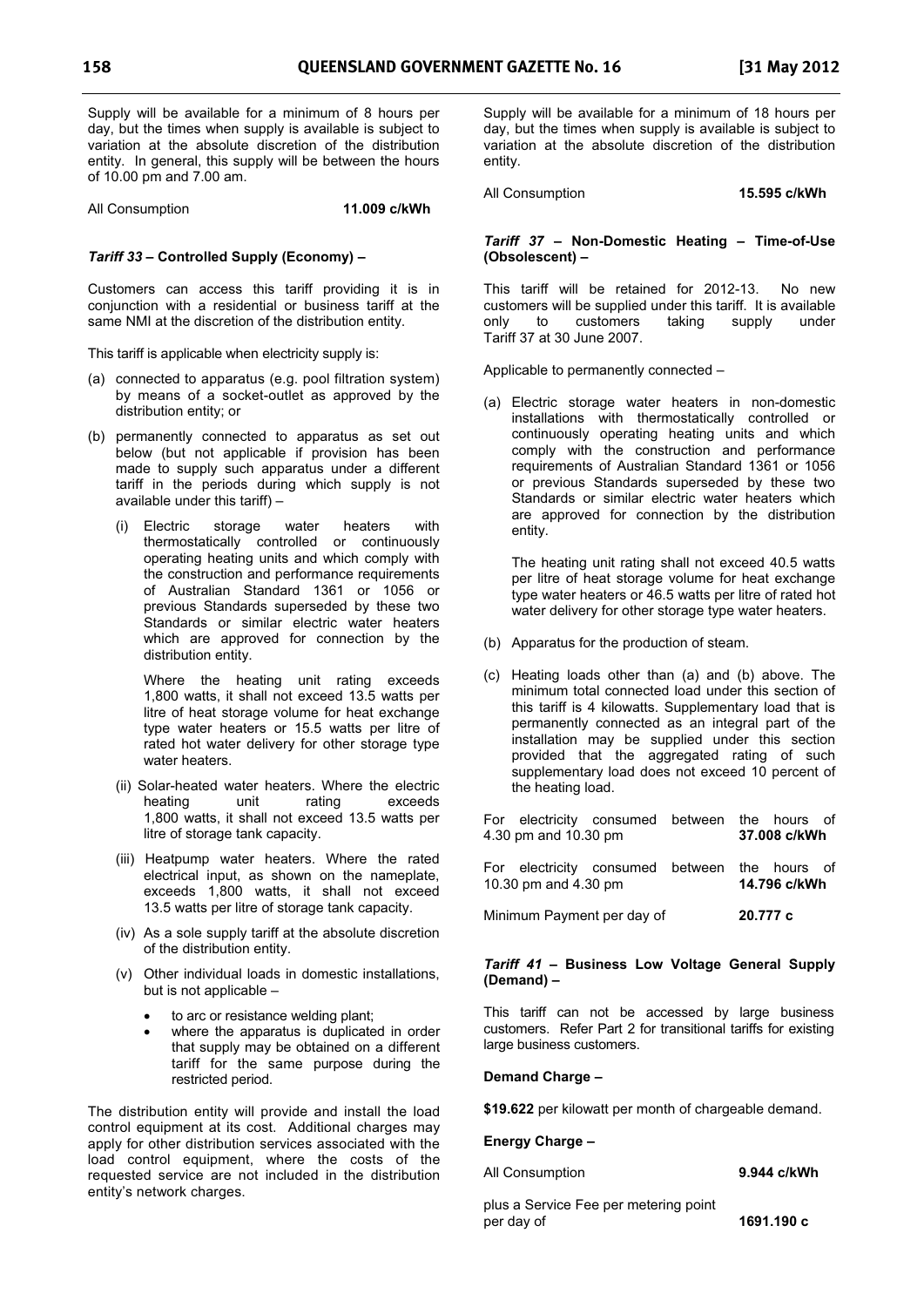The chargeable demand in any month shall be the maximum demand recorded in that month.

'Demand' shall mean the average demand in kilowatts over a period of 30 minutes, as measured on the distribution entity's meters.

Customers must have the appropriate metering installed in order to access this tariff.

#### *Tariff 44 –* **Business Over 100MWh (Demand Small) – Ergon Energy Corporation Limited distribution area ONLY –**

This tariff can be accessed by business customers classified as SAC >100MWh per annum by the distribution entity. The tariff is based on the Ergon Energy Corporation Limited network tariff of Demand Small.

A Standard Asset Customer (SAC) is a large business customer in Ergon Energy Corporation Limited's distribution area whose annual energy consumption generally exceeds 100MWh.

#### **Demand Charge –**

**\$29.968** per kilowatt per month of chargeable demand.

#### **Energy Charge –**

All Consumption **10.609 c/kWh** 

plus a Service Fee per metering point per<br>day of day of **805.766 c** 

The chargeable demand in any month shall be the maximum demand recorded in that month with a minimum chargeable demand of 30kW to apply.

'Demand' shall mean the average demand in kilowatts over a period of 30 minutes, as measured on the distribution entity's meters.

Customers must have the appropriate metering installed in order to access this tariff.

# *Tariff 45 –* **Business Over 100MWh (Demand Medium) – Ergon Energy Corporation Limited distribution area ONLY –**

This tariff can be accessed by business customers classified as SAC >100MWh per annum by the distribution entity. The tariff is based on the Ergon Energy Corporation Limited network tariff of Demand Medium.

A Standard Asset Customer (SAC) is a large business customer in Ergon Energy Corporation Limited's distribution area whose annual energy consumption generally exceeds 100MWh.

#### **Demand Charge –**

\$25.927 per kilowatt per month of chargeable demand.

# **Energy Charge –**

#### All Consumption **10.609 c/kWh**

plus a Service Fee per metering point per day of **2397.624 c** 

The chargeable demand in any month shall be the maximum demand recorded in that month with a minimum chargeable demand of 120kW to apply.

'Demand' shall mean the average demand in kilowatts over a period of 30 minutes, as measured on the distribution entity's meters.

Customers must have the appropriate metering installed in order to access this tariff.

#### *Tariff 46 –* **Business Over 100MWh (Demand Large) – Ergon Energy Corporation Limited distribution area ONLY –**

This tariff can be accessed by business customers classified as SAC >100MWh per annum by the distribution entity. The tariff is based on the Ergon Energy Corporation Limited network tariff of Demand Large.

A Standard Asset Customer (SAC) is a large business customer in Ergon Energy Corporation Limited's distribution area whose annual energy consumption generally exceeds 100MWh.

#### **Demand Charge –**

**\$24.909** per kilowatt per month of chargeable demand.

**Energy Charge –** 

All Consumption **10.609 c/kWh** 

plus a Service Fee per metering point per day of **3735.770 c** 

The chargeable demand in any month shall be the maximum demand recorded in that month with a minimum chargeable demand of 400kW.

'Demand' shall mean the average demand in kilowatts over a period of 30 minutes, as measured on the distribution entity's meters.

Customers must have the appropriate metering installed in order to access this tariff.

## *Tariff 47* **– Business - High Voltage General Supply (Demand) – Ergon Energy Corporation Limited distribution area ONLY –**

This tariff can be accessed by business customers classified as SAC >100MWh per annum by the distribution entity. The tariff is based on the Ergon Energy Corporation Limited network tariff of Demand High Voltage.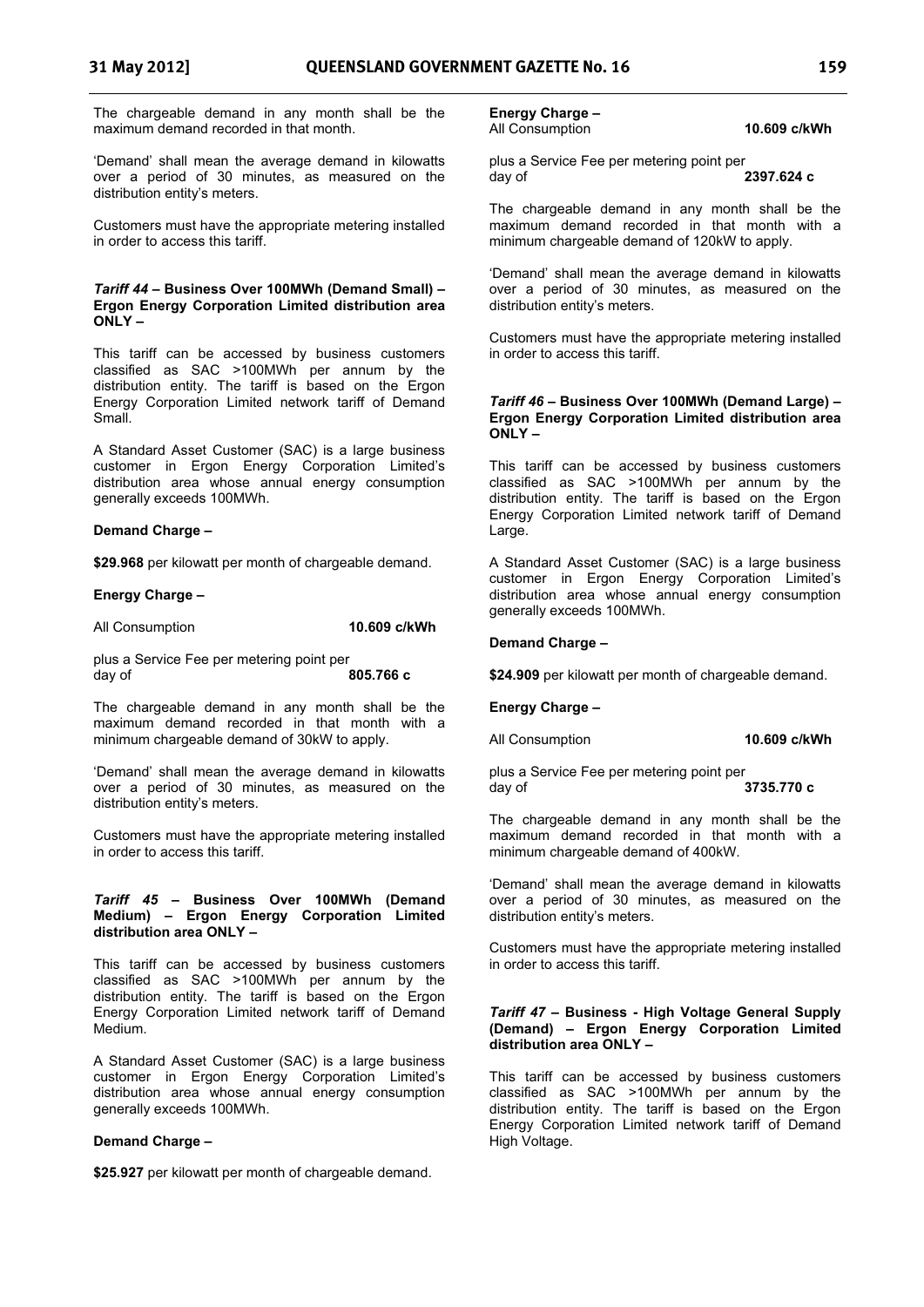A Standard Asset Customer (SAC) is a large business customer in Ergon Energy Corporation Limited's distribution area whose annual energy consumption generally exceeds 100MWh.

#### **Demand Charge –**

**\$19.905** per kilowatt per month of chargeable demand.

#### **Energy Charge –**

| All Consumption | 10.158 c/kWh |
|-----------------|--------------|
|-----------------|--------------|

plus a Service Fee per metering point per day of **2476.756 c** 

The chargeable demand in any month shall be the maximum demand recorded in that month with a minimum chargeable demand of 400kW.

'Demand' shall mean the average demand in kilowatts over a period of 30 minutes, as measured on the distribution entity's meters. Supply under this tariff will be at a standard high voltage, the level of which shall be prescribed by the distribution entity. Credits for high voltage supply are not applicable to this tariff.

Customers must have the appropriate metering installed in order to access this tariff.

#### *Tariff 48* **– Business - High Voltage General Supply (>4 Gigawatt Hours (GWh)) (Demand) – Ergon Energy Corporation Limited distribution area ONLY –**

This tariff can be accessed by business customers who are classified as Connection Asset Customers or Individually Calculated Customers by the distribution entity. The tariff is based on the Ergon Energy Corporation Limited network tariff of Demand High Voltage.

A Connection Asset Customer is a large business customer in Ergon Energy Corporation Limited's distribution area whose annual energy consumption generally exceeds 4GWh.

An Individually Calculated Customer is a large business customer in Ergon Energy Corporation Limited's distribution area whose annual energy consumption generally exceeds 40GWh.

#### **Demand Charge –**

**\$19.905** per kilowatt per month of chargeable demand.

#### **Energy Charge –**

| All Consumption | 10.158 c/kWh |
|-----------------|--------------|
|                 |              |

plus a Service Fee per metering point per day of **2872.045 c** 

The chargeable demand in any month shall be the maximum demand recorded in that month with a minimum chargeable demand of 400kW.

'Demand' shall mean the average demand in kilowatts over a period of 30 minutes, as measured on the distribution entity's meters. Credits for high voltage supply are not applicable to this tariff.

Customers must have the appropriate metering installed in order to access this tariff.

#### *Tariff 62* **- Farm - Time-of-Use (Obsolescent) -**

This tariff will be retained for 2012-13. No new customers will be supplied under this tariff. It is available<br>only to customers taking supply under to customers taking supply under Tariff 62 at 30 June 2012.

This tariff shall not apply in conjunction with Tariff 20, 21, 22 or 63 at the same NMI.

For electricity consumed between the hours of 7.00 am and 9.00 pm, Monday to Friday inclusive –

| First 10,000 kilowatt hours per month     | 32.571 c/kWh |
|-------------------------------------------|--------------|
| Remaining kilowatt hours                  | 27.544 c/kWh |
| For electricity consumed at other times - |              |
| All Consumption                           | 11 517 c/kWh |

| All Consumption                 | 11.517 C/KVVI |
|---------------------------------|---------------|
| plus a Service Fee per metering |               |

point per day of **54.932 c** 

#### *Tariff 63* **– Farm – Time-of-Use (Obsolescent) –**

This tariff will be retained for 2012-13. No new customers will be supplied under this tariff. It is available only to customers taking supply under Tariff 63 at 30 June 2012.

This tariff shall not apply in conjunction with Tariff 20, 21, 22 or 62 at the same NMI.

For electricity consumed between the hours of 7.00 am and 9.00 pm, Monday to Friday inclusive –

| First 100 kilowatt hours per month  | 63.036 c/kWh |
|-------------------------------------|--------------|
| Next 9,900 kilowatt hours per month | 38,580 c/kWh |
| Remaining kilowatt hours            | 30.216 c/kWh |

For electricity consumed at other times -

#### All Consumption **13.296 c/kWh**

Under this tariff, the required minimum annual consumption at 'other times' shall be 3,000 kilowatt hours. If the annual consumption at 'other times' is less than 3,000 kilowatt hours, the shortfall will be charged at the rate applicable at 'other times' at the time that the charge for the shortfall is being calculated.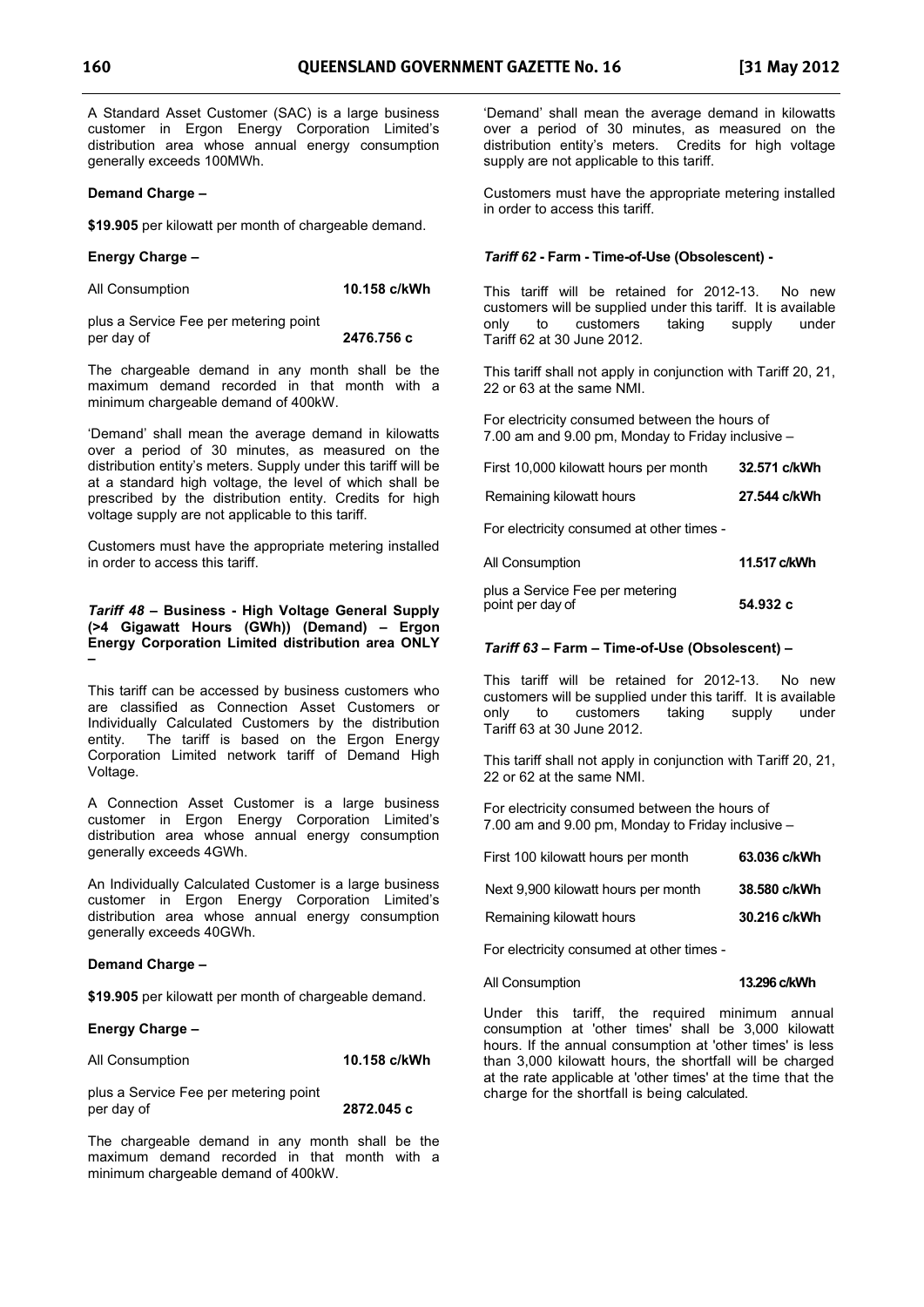#### *Tariff 64* **– Irrigation – Time-of-Use (Obsolescent) –**

This tariff will be retained for 2012-13. No new customers will be supplied under this tariff. It is available only to customers taking supply Tariff 64 at 30 June 2012.

For electricity consumed in a fixed 12 hour daily pricing period (as agreed between the retail entity and the customer from the range 7.00 am to 7.00 pm; 7.30 am to 7.30 pm; or 8.00 am to 8.00 pm) Monday to Sunday inclusive –

| All Consumption | 30.792 c/kWh |
|-----------------|--------------|
|-----------------|--------------|

For electricity consumed at other times -

| All Consumption | 16.908 c/kWh |
|-----------------|--------------|
|-----------------|--------------|

Minimum payment per day **53.618 c**

No alteration to the selected daily pricing period shall be permitted until a period of twelve months has elapsed from the previous selection.

#### *Tariff 65* **- Irrigation - Time-of-Use (Obsolescent) -**

This tariff will be retained for 2012-13. No new customers will be supplied under this tariff. It is available only to customers taking supply Tariff 65 at 30 June 2012.

For electricity consumed in a fixed 12 hour daily pricing period (as agreed between the retail entity and the customer from the range 7.00 am to 7.00 pm; 7.30 am to 7.30 pm; or 8.00 am to 8.00 pm) Monday to Sunday inclusive -

| All Consumption | 25.982 c/kWh |
|-----------------|--------------|
|                 |              |

For electricity consumed at other times –

| All Consumption                       | 14.311 c/kWh |
|---------------------------------------|--------------|
| plus a Service Fee per metering point |              |
| per day of                            | 54.932 c     |

No alteration to the selected daily pricing period shall be permitted until a period of twelve months has elapsed from the previous selection.

## *Tariff 66* **– Irrigation (Obsolescent) –**

This tariff will be retained for 2012-13. No new customers will be supplied under this tariff. It is available only to customers taking supply under Tariff 66 at 30 June 2012.

**Annual Fixed Charge** (in respect of each point of supply) - per kilowatt of connected motor capacity used for irrigation pumping –

| First 7.5 kilowatts | \$26.411 per kW |  |
|---------------------|-----------------|--|
| Remaining kilowatts | \$79.409 per kW |  |
| Energy Charge -     |                 |  |
| All Consumption     | 13.618 c/kWh    |  |

plus a Service Fee per metering point per day of **121.068 c** 

Minimum Annual Fixed Charge - As calculated for 7.5 kW (Note  $-7.5$  kW is equivalent to 10.05 h.p.).

Any customer taking supply under this tariff who requests a temporary disconnection will not be reconnected under this tariff.

#### **Part 2**

#### **TRANSITIONAL TARIFFS FOR EXISTING LARGE BUSINESS CUSTOMERS**

*Tariff 20 (Large)* **– Business General Supply (Obsolescent) –** 

No new customers will be supplied under this tariff. It is available only to large business customers in Ergon Energy Corporation Limited's distribution area taking supply under Tariff 20 at 30 June 2012.

This tariff can not be accessed by small business or residential customers.

All Consumption **25.509 c/kWh** 

plus a Service Fee per metering point per day of **52.149 c** 

#### *Tariff 22 (Large)* **– Business General Supply – Timeof-Use (Obsolescent) –**

No new customers will be supplied under this tariff. It is available only to large business customers in Ergon Energy Corporation Limited's distribution area taking supply under Tariff 22 at 30 June 2012.

This tariff can not be accessed by small business or residential customers.

For electricity consumed between the hours of 7.00 am and 9.00 pm, Monday to Friday inclusive -

For electricity consumed at other times -

| All Consumption | 11.904 c/kWh |
|-----------------|--------------|
|-----------------|--------------|

All Consumption **33.804 c/kWh**

plus a Service Fee per metering point per day of **125.332 c** 

#### *Tariff 41 (Large) –* **Business Low Voltage General Supply (Demand) (Obsolescent) –**

No new customers will be supplied under this tariff. It is available only to large business customers in Ergon Energy Corporation Limited's distribution area taking supply under Tariff 41 at 30 June 2012.

#### **Demand Charge -**

**\$40.980** per kilowatt per month of chargeable demand.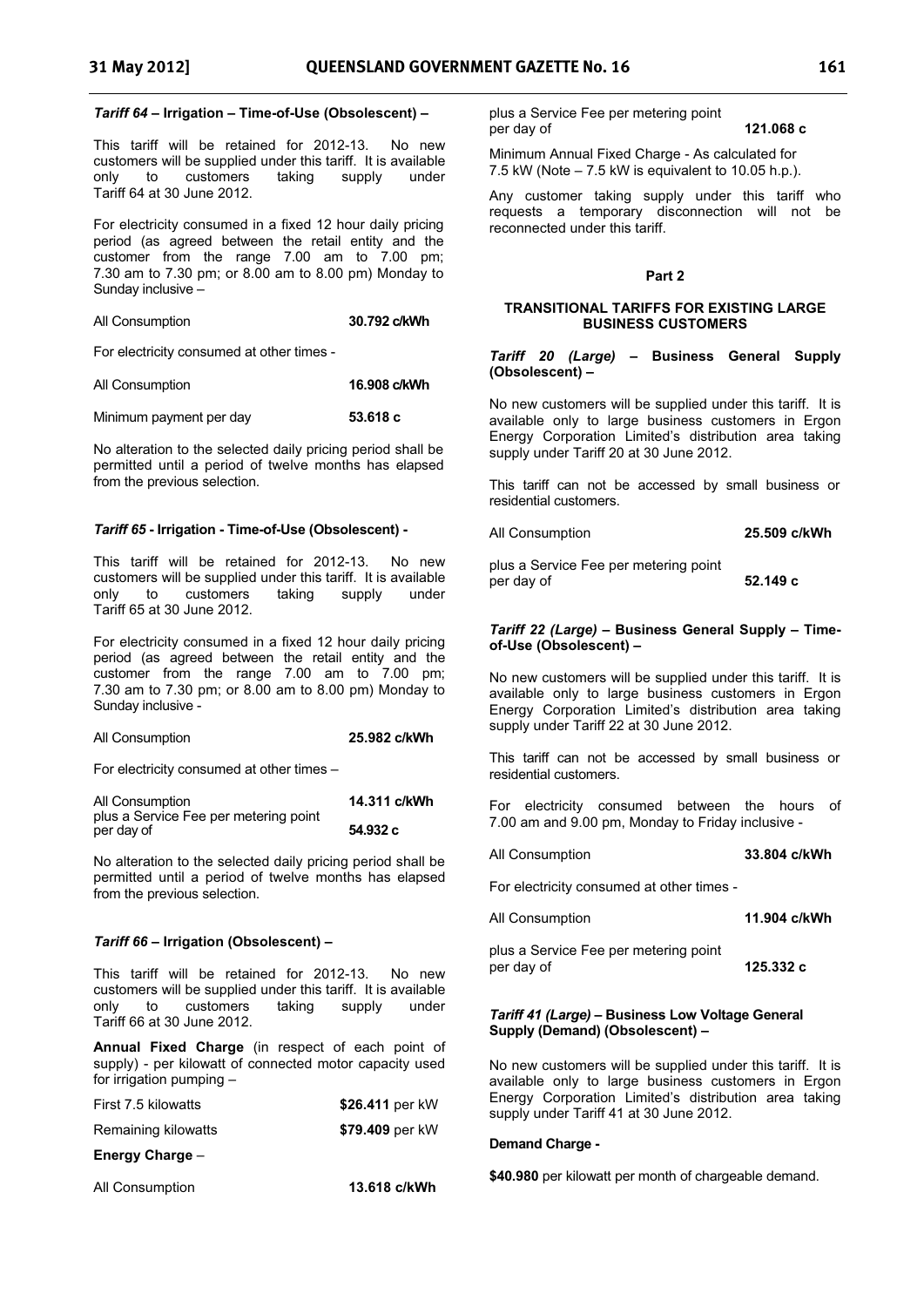All Consumption **8.616 c/kWh** 

plus a Service Fee per metering point per day of **191.803 c** 

The chargeable demand in any month shall be –

- (a) the maximum demand recorded in that month; or
- (b) 60 per cent of the highest maximum demand recorded in any of the preceding eleven months; or
- (c) 75 kilowatts,

whichever is the highest figure.

'Demand' shall mean the average demand in kilowatts over a period of 30 minutes, as measured on the distribution entity's meters.

Customers taking supply under this tariff will not be supplied under any other tariff at the same NMI.

#### *Tariff 43 (Large) –* **General Supply Demand – Time-of-Use (Obsolescent) –**

No new customers will be supplied under this tariff. It is available only to large business customers in Ergon Energy Corporation Limited's distribution area taking supply under Tariff 43 at 30 June 2012.

#### **Demand Charge –**

**\$17.748** per kilowatt per month of chargeable demand.

#### **Energy Charge –**

For electricity consumed between the hours of 7.00 am and 11:00 pm, Monday to Friday inclusive - All Consumption **17.532 c/kWh** For electricity consumed at other times -

All Consumption **7.008 c/kWh** 

plus a Service Fee per metering point per day of **191.803 c** 

The chargeable demand in any month shall be –

- (a) the maximum demand recorded in that month; or
- (b) 60 per cent of the highest maximum demand recorded in any of the preceding eleven months; or (c) 400 kilowatts,

whichever is the highest figure.

'Demand' shall mean the average demand in kilowatts over a period of 30 minutes, as measured on the distribution entity's meters.

Customers must have the appropriate metering installed in order to access this tariff.

#### *Tariff 53 (Large)* **– Business – High Voltage General Supply (Demand) (Obsolescent) –**

No new customers will be supplied under this tariff. It is available only to large business customers in Ergon Energy Corporation Limited's distribution area taking supply under Tariff 53 at 30 June 2012.

| Supply voltage -                             | 11kV to<br>33 <sub>kV</sub> | 66kV and<br>above |
|----------------------------------------------|-----------------------------|-------------------|
| Demand charge<br>(\$/kW/month)               | 38.820                      | 37.440            |
| Night excess* demand<br>charge (\$/kW/month) | 10.992                      | 10.668            |
| <b>Energy charge (c/kWh)</b>                 | 8.160                       | 7.932             |

plus a Service Fee per metering point per day of **496.046 c** 

**\*Night Excess** for a billing month is the number of kilowatts by which the demand recorded outside the interval 7.00 am to 9.00 pm Monday to Friday inclusive exceeds the demand recorded within this interval in the month.

The minimum total demand charge applicable in any month shall be equivalent to 300 kilowatts charged at \$38.820 per kilowatt for voltages up to 33kV and **\$37.440** per kilowatt for voltages at 66kV and above, or 60 per cent of the highest charge at the rates applicable in accordance with the requirements of this tariff to the metered monthly demands for any of the preceding eleven months, whichever is the higher.

'Demand' shall mean the average demand in kilowatts over a period of 30 minutes, as measured on the distribution entity's meters. Supply under this tariff will be at a standard high voltage, the level of which shall be prescribed by the distribution entity. Credits for high voltage supply are not applicable to this tariff.

Customers taking supply under this tariff will not be supplied under any other tariff at the same NMI.

#### **Part 3**

#### **TARIFFS FOR UNMETERED SUPPLY INCLUDING STREET LIGHTS, TRAFFIC SIGNALS, WATCHMAN LIGHTING AND TEMPORARY SERVICES**

#### *Tariff 71 –* **Street Lights –**

Notified prices for Tariff 71, published in accordance with section 90 of the Electricity Act, will only apply in Ergon Energy Corporation Limited's distribution area. The *Electricity Regulation Amendment (No.1) 2008* provides that, from 1 July 2008, street lighting customers in Energex Limited's distribution area will be defined as market customers and so will not have access to the notified prices.

Street lighting customers are as defined in Queensland legislative instruments, being State or local government agencies for street lighting loads.

Street lights are deemed to illuminate roads. In Queensland, there are two main types of roads, being:

- - **Local government roads** – roads for which a local government has control. These roads comprise land that is:
	- dedicated to public use as a road; or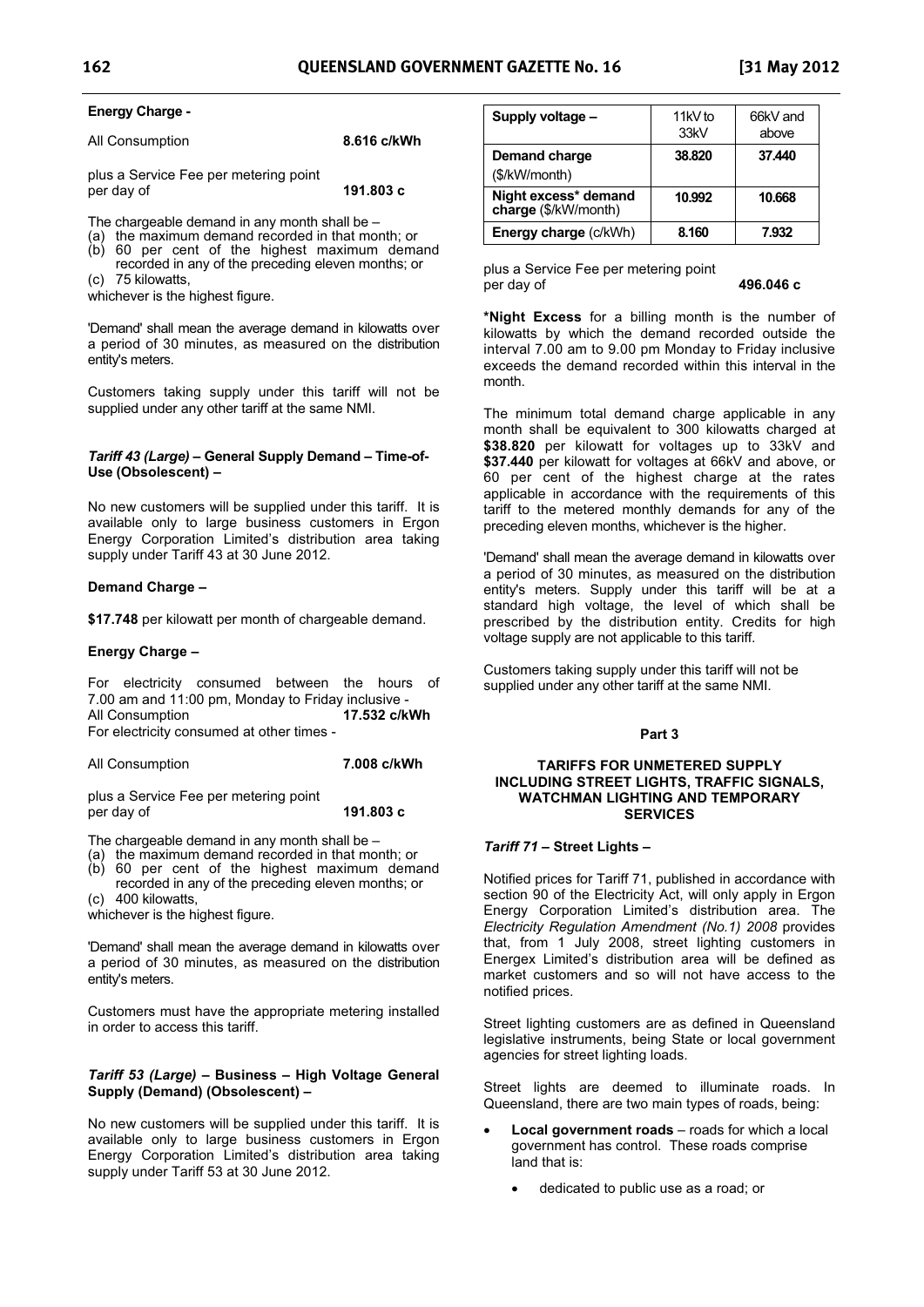- developed for (or has as one of its main uses) the driving or riding of motor vehicles and is open to, or used by, the public;
- a footpath or bicycle path; or
- a bridge, culvert, ford, tunnel or viaduct,

and excludes State-controlled roads and public thoroughfare easements; and

- **State-controlled roads** – roads that are declared under the *Transport Infrastructure Act 1994* (Qld) to be a State-controlled road, for which the relevant Minister for that Act has control (i.e. of the Department of Transport and Main Roads).

All consumption will be determined in accordance with the metrology procedure issued by the Australian Energy Market Operator.

| All Consumption                           | 33.852 c/kWh |
|-------------------------------------------|--------------|
| plus a Service Fee per lamp per<br>day of | 0.555c       |

#### *Tariff 91* **- Other Unmetered Supply –**

Unmetered electricity supply is available to other small loads, as approved by the distribution entity.

Unmetered Supply applies where:

- 1. the load pattern is predictable;
- for the purposes of settlements, the load pattern (including load and on/off time) can be reasonably calculated by a relevant method set out in the metrology procedure; and
- 3. it would not be cost effective to meter the connection point taking into account:
	- (i) the small magnitude of the load;
	- (ii) the connection arrangements; and
	- (iii) the geographical and physical location.

Charges are based on consumption determined by the distribution entity.

All Consumption **17.790 c/kWh**

Charges for installation, maintenance and removal of supply to an unmetered installation may apply in addition to the above charge for electricity supplied.

#### **Part 4**

#### **APPLICATION OF TARIFFS FOR CUSTOMERS ON NOTIFIED PRICES – GENERAL**

Customers on a Standard Retail Contract may choose to be charged on any of the tariffs that the retail entity agrees are applicable to the customer's installation and provided that appropriate metering is in place.

Tariffs are applied to the electricity consumed at a connection point (as identified by a National Metering Identifier or NMI), as measured by the meter or meters at that connection point. The distribution entity is responsible for the establishment of connection points. Whilst customers have the ability to, at their expense if applicable, request additional meters at their connection

point to enable particular tariff arrangements, the distribution entity will only create a new connection point where they have a legislative right or obligation to do so.

If there has been a material change of use at the customer's premises, such that the tariff on which the customer is being charged is no longer applicable, the retail entity may require the customer to transfer to a tariff applicable to the changed use.

If a change to the customer's meter is required to support the applicability of a tariff, other than Tariff 12, to a customer, the customer may request the retail entity to arrange for the required meter to be installed at the customer's cost.

For all tariffs, excluding Tariff 11 and Tariff 12, customers have the option, on application in writing or another form acceptable to the retail entity, of changing to any other tariff that the retail entity agrees is applicable to the customer's installation. Customers shall not be entitled to a further option of changing to another tariff until a period of twelve months has elapsed from a previous exercise of option. However, a retail entity at the request of a customer may permit a change to another tariff within a period of twelve months if –

- a tariff that was not previously in force is offered and such tariff is applicable to the customer's installation; or
- (ii) the customer meets certain costs associated with changing to another tariff.

Customers previously supplied under tariffs which have now been discontinued or redesignated (whether by number, letter or name) will be supplied under other tariffs appropriate to their installations.

Residential customers will have the option, from 1 July 2012, on application in writing or another form acceptable to the retail entity, of switching from Tariff 11 to Tariff 12, provided they have the appropriate metering installed. Prior to 30 June 2013, customers will also be entitled to a further option of switching back to Tariff 11. Additional charges may apply should a customer wish to switch tariffs again prior to 30 June 2013.

The date of effect of a tariff change will be:

- the date of the last meter read (provided it is an actual meter read, not an estimated meter read); or
- if field work is required to support the change in tariff (e.g. a new meter is required to be installed), the date the field work is completed.

#### **Billing information for application of monthly or annually based charges**

The monthly or annual charges shall be calculated pro rata having regard to the number of days in the billing cycle that supply was connected (days) and one-twelfth of 365.25 days (to allow for leap years). That is:

- $Pa = P \times 12$  x days for monthly charges 365.25
- $Pa = \underline{P1} \times days$  for annual charges 365.25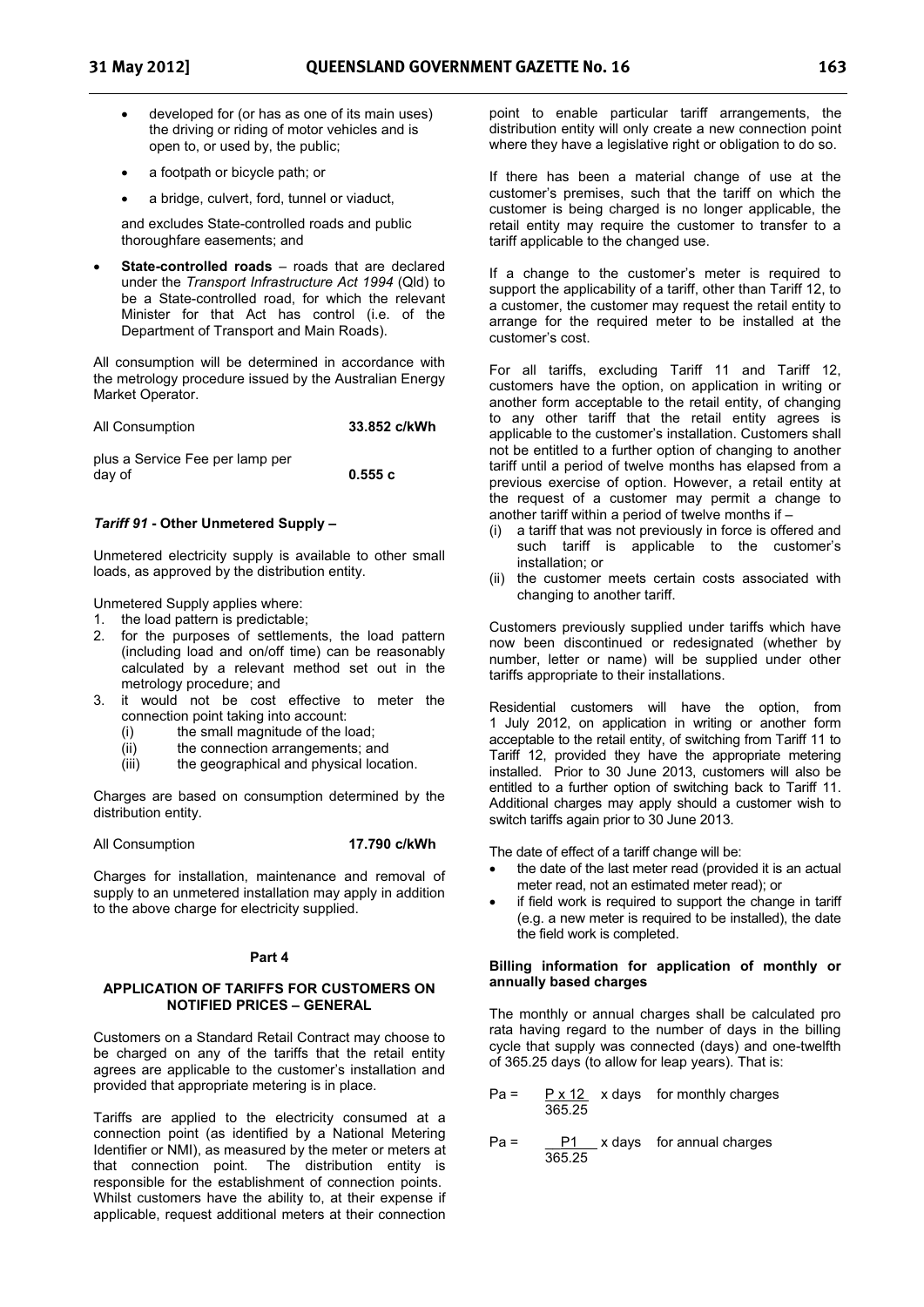| Where | - Pa | is the amount to be billed           |
|-------|------|--------------------------------------|
|       | P    | is the monthly charge                |
|       | P1   | is the annual charge                 |
|       | davs | is the number of days in the billing |
|       |      | cycle that supply was connected      |

#### **Supply Voltage**

#### **(a) Low Voltage**

Except where otherwise stated, the tariffs in Parts 1 and 2 will apply to supply taken at low voltage (480/240 volts or 415/240 volts, 50 Hertz A.C., as required by the distribution entity).

#### **(b) High Voltage**

#### **(i) Customer plant requirements**

By agreement between the customer and the distribution entity, supply may be given and metered at a standard high voltage, the level of which shall be prescribed by the distribution entity.

Where high voltage supply is given, a customer shall supply and maintain all equipment including transformers and high voltage automatic circuit breakers but excepting meters and control apparatus beyond the customer's terminals.

#### **(ii) Credits where L.V. tariff is metered at H.V.**

Where supply is given in accordance with (i) above and metered at high voltage then, except in cases where high voltage tariffs are determined or provided by agreement to meet special circumstances, the tariffs applied will be those pertaining to supply at low voltage ("the relevant tariff"), EXCEPT THAT, after billing the energy and demand components of the tariff, a credit will be allowed of –

- - 5 percent of the calculated tariff charge where supply is given at voltages of 11kV to 33 kV; and
- - 8 percent of the calculated tariff charge where supply is given at voltages of 66 kV and above,

(provided that the calculated tariff charge after application of the credit must not be less than the Minimum Payment or other minimum charge calculated by applying the provisions of the relevant tariff.)

#### **Card-operated Meters in Remote Communities**

If a customer is a small excluded customer for a premises (as defined in section 23 of the Electricity Act), the distribution entity may at its absolute discretion agree with:

- (a) the relevant local government authority on behalf of the customer; and
- (b) the customer's retail entity, that the electricity consumed by the customer is to be measured and charged by means of a card-operated meter.

If, immediately prior to 1 July 2007, electricity being consumed by a customer at a premises is being measured and charged by means of a card-operated meter, the electricity consumed at the premises may continue to be measured or charged by means of a cardoperated meter.

The methodology for applying the appropriate tariffs to customers subject to card-operated meters is as follows:

- (a) If electricity supplied to a residential customer is measured and charged by means of a cardoperated meter:
	- (i) for Tariff 11 (Residential Lighting, Power and Continuous Water Heating), the rates shall be determined by the Minister for Energy and Water Supply;
	- (ii) for Tariff 31 (Night Rate Super Economy), all consumption shall be charged at the 'All Consumption' rate (**11.009 cents/kWh**); and
	- (iii) for Tariff 33 (Controlled Supply Economy), all consumption shall be charged at the 'All Consumption' rate (**15.595 cents/kWh**).
- (b) If electricity supplied to a business customer is measured and charged by means of a card operated meter, all consumption shall be charged at the 'All Consumption' rate under Tariff 20 (General Supply) (**20.010 cents/kWh**), plus a Service Fee of **107.434** per day shall apply.

#### **Other Retail Fees and Charges**

Other fees and charges that a retail entity may charge its customers on a Standard Retail Contract will be determined by the Minister for Energy and Water Supply.

#### **Part 5**

## **CONCESSIONAL APPLICATIONS OF TARIFFS 11 and 12 (RESIDENTIAL)**

## *Tariff 11* **– Residential (Lighting, Power and Continuous Water Heating)**

Concessional arrangements for Tariff 11 shall be determined by the Minister for Energy and Water Supply.

*Tariff 12* **– Residential (Lighting, Power and Continuous Water Heating) (Time-of-Use) are available to customers satisfying the criteria set out in any one of A, B or C, as follows:** 

**A. Those separately metered installations where all electricity consumed is used in connection with the provision of a Meals on Wheels service or for the preparation and serving of meals to the needy and for no other purpose.** 

#### **B. Charitable residential institutions which comply with all the following requirements—**

- (a) Domestic Residential in Nature. The total installation, or that part supplied and separately metered, must be domestic residential (i.e. it must include the electricity usage of the cooking, eating, sleeping and bathing areas which are associated with the residential usage). Medical facilities, e.g. an infirmary, which are part of the complex may be included as part of the total installation; and
- (b) Charitable and Non-Profit. The organisation must be: